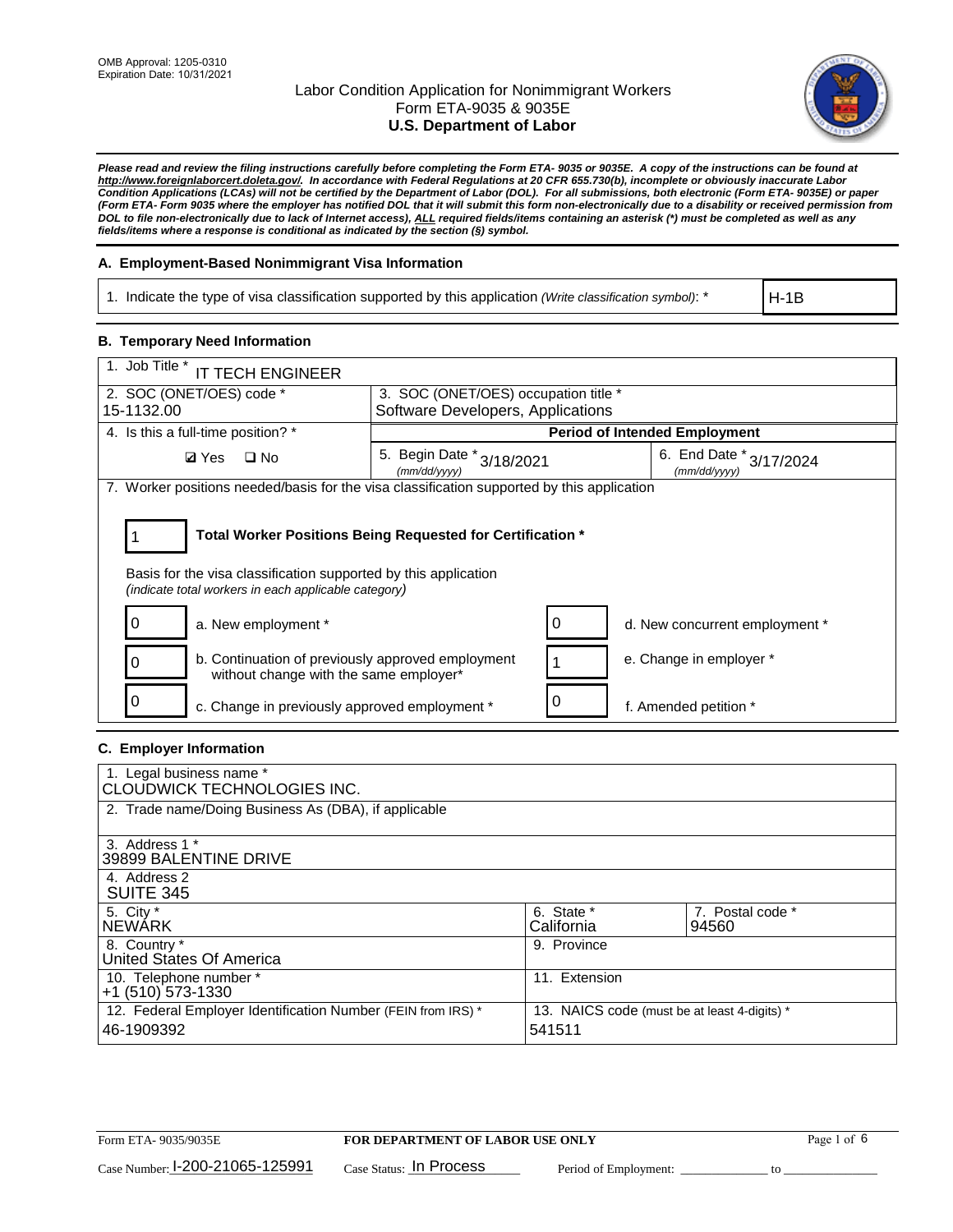

## **D. Employer Point of Contact Information**

**Important Note**: The information contained in this Section must be that of an employee of the employer who is authorized to act on behalf of the employer in labor certification matters. The information in this Section must be different from the agent or attorney information listed in Section E, unless the attorney is an employee of the employer.

| 1. Contact's last (family) name *                   | 2. First (given) name * |                          | 3. Middle name(s)         |
|-----------------------------------------------------|-------------------------|--------------------------|---------------------------|
| <b>CHHABRA</b>                                      | <b>MANINDER</b>         |                          | <b>SINGH</b>              |
| 4. Contact's job title *<br>CHIEF EXECUTIVE OFFICER |                         |                          |                           |
| 5. Address 1 *<br>39899 BALENTINE DRIVE             |                         |                          |                           |
| 6. Address 2<br><b>SUITE 345</b>                    |                         |                          |                           |
| 7. City *<br><b>NEWÁRK</b>                          |                         | 8. State *<br>California | 9. Postal code *<br>94560 |
| 10. Country *<br>United States Of America           |                         | 11. Province             |                           |
| 12. Telephone number *                              | Extension<br>13.        | 14. E-Mail address       |                           |
| +1 (510) 573-1330                                   |                         | MANI@CLOUDWICK.COM       |                           |

# **E. Attorney or Agent Information (If applicable)**

**Important Note**: The employer authorizes the attorney or agent identified in this section to act on its behalf in connection with the filing of this application.

| 1. Is the employer represented by an attorney or agent in the filing of this application? *<br>If "Yes," complete the remainder of Section E below. |                            |                          |                          |                               | <b>Ø</b> Yes<br>$\square$ No |                                                      |  |
|-----------------------------------------------------------------------------------------------------------------------------------------------------|----------------------------|--------------------------|--------------------------|-------------------------------|------------------------------|------------------------------------------------------|--|
| 2. Attorney or Agent's last (family) name §                                                                                                         | 3. First (given) name $\S$ |                          |                          | 4. Middle name(s)             |                              |                                                      |  |
| AHLUWALIA                                                                                                                                           |                            | <b>INDERJIT</b>          |                          |                               | <b>SINGH</b>                 |                                                      |  |
| 5. Address 1 §<br>1871 THE ALAMEDA                                                                                                                  |                            |                          |                          |                               |                              |                                                      |  |
| 6. Address 2<br>SUITE 333                                                                                                                           |                            |                          |                          |                               |                              |                                                      |  |
| 7. City §<br>SAN JOSE                                                                                                                               |                            |                          | 8. State §<br>California |                               | 95126                        | 9. Postal code §                                     |  |
| 10. Country §<br>United States Of America                                                                                                           |                            |                          | 11. Province             |                               |                              |                                                      |  |
| 12. Telephone number §                                                                                                                              |                            | 13. Extension            | 14. E-Mail address       |                               |                              |                                                      |  |
| +1 (408) 981-7696                                                                                                                                   |                            | INDER@AHLUWALIA-FIRM.COM |                          |                               |                              |                                                      |  |
| 15. Law firm/Business name §                                                                                                                        |                            |                          |                          |                               | 16. Law firm/Business FEIN § |                                                      |  |
| THE AHLUWALIA FIRM                                                                                                                                  |                            |                          |                          | 26-2910905                    |                              |                                                      |  |
| 17. State Bar number (only if attorney) §                                                                                                           |                            |                          |                          | standing (only if attorney) § |                              | 18. State of highest court where attorney is in good |  |
| 26168                                                                                                                                               |                            |                          | Tennessee                |                               |                              |                                                      |  |
| 19. Name of the highest State court where attorney is in good standing (only if attorney) §                                                         |                            |                          |                          |                               |                              |                                                      |  |
| TENNESSEE SUPREME COURT                                                                                                                             |                            |                          |                          |                               |                              |                                                      |  |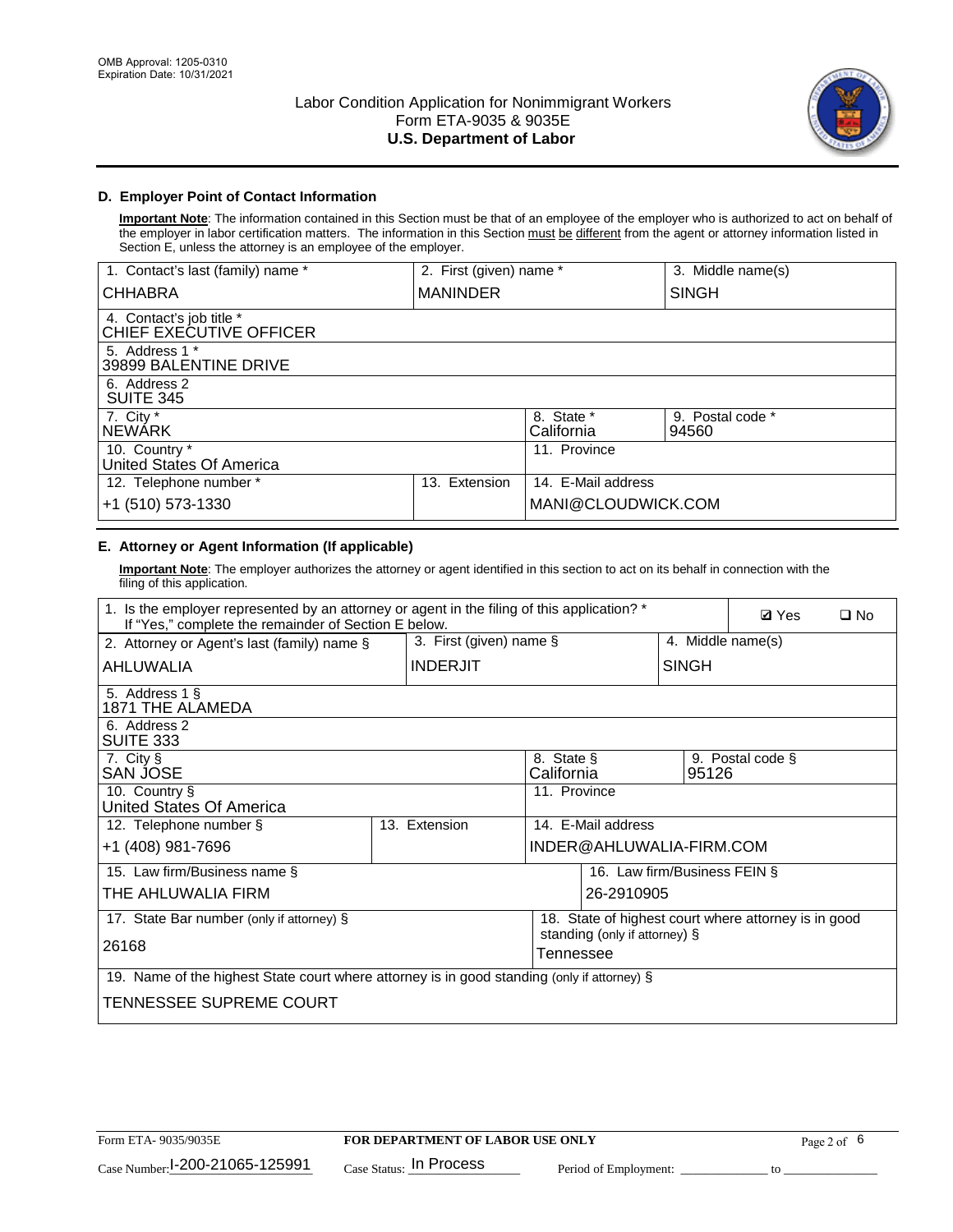

#### **F. Employment and Wage Information**

**Important Note**: The employer must define the intended place(s) of employment with as much geographic specificity as possible. Each intended place(s) of employment listed below must be the worksite or physical location where the work will actually be performed and cannot be a P.O. Box. The employer must identify all intended places of employment, including those of short duration, on the LCA. 20 CFR 655.730(c)(5). If the employer is submitting this form non-electronically and the work is expected to be performed in more than one location, an attachment must be submitted in order to complete this section. An employer has the option to use either a single Form ETA-9035/9035E or multiple forms to disclose all intended places of employment. If the employer has more than ten (10) intended places of employment at the time of filing this application, the employer must file as many additional LCAs as are necessary to list all intended places of employment. See the form instructions for further information about identifying all intended places of employment.

## a.*Place of Employment Information* 1

|                            | 1. Enter the estimated number of workers that will perform work at this place of employment under<br>the LCA.*                 |  | 1                            |                      |                                          |  |  |  |  |
|----------------------------|--------------------------------------------------------------------------------------------------------------------------------|--|------------------------------|----------------------|------------------------------------------|--|--|--|--|
|                            | 2. Indicate whether the worker(s) subject to this LCA will be placed with a secondary entity at this<br>place of employment. * |  |                              |                      |                                          |  |  |  |  |
|                            | 3. If "Yes" to question 2, provide the legal business name of the secondary entity. §                                          |  |                              |                      |                                          |  |  |  |  |
|                            |                                                                                                                                |  |                              |                      |                                          |  |  |  |  |
|                            | 4. Address 1 *<br>3408 GATES COURT                                                                                             |  |                              |                      |                                          |  |  |  |  |
|                            | 5. Address 2                                                                                                                   |  |                              |                      |                                          |  |  |  |  |
| 6. City $*$                | <b>MORRIS PLAINS</b>                                                                                                           |  | 7. County *<br><b>Morris</b> |                      |                                          |  |  |  |  |
|                            | 8. State/District/Territory *                                                                                                  |  | 9. Postal code *             |                      |                                          |  |  |  |  |
|                            | New Jersey                                                                                                                     |  | 07950                        |                      |                                          |  |  |  |  |
|                            | 10. Wage Rate Paid to Nonimmigrant Workers *                                                                                   |  | 10a. Per: (Choose only one)* |                      |                                          |  |  |  |  |
|                            | □ Hour □ Week □ Bi-Weekly □ Month ☑ Year<br>From* \$143936 00 To: \$<br>170000 00                                              |  |                              |                      |                                          |  |  |  |  |
|                            | 11. Prevailing Wage Rate *<br>11a. Per: (Choose only one)*                                                                     |  |                              |                      |                                          |  |  |  |  |
|                            | 143936 00<br>$\mathbb{S}$                                                                                                      |  |                              |                      | □ Hour □ Week □ Bi-Weekly □ Month 回 Year |  |  |  |  |
|                            | Questions 12-14. Identify the source used for the prevailing wage (PW) (check and fully complete only one): *                  |  |                              |                      |                                          |  |  |  |  |
| 12.                        | a. PWD tracking number §<br>A Prevailing Wage Determination (PWD) issued by the Department of Labor                            |  |                              |                      |                                          |  |  |  |  |
|                            | A PW obtained independently from the Occupational Employment Statistics (OES) Program                                          |  |                              |                      |                                          |  |  |  |  |
| 13.                        |                                                                                                                                |  |                              |                      |                                          |  |  |  |  |
| $\boldsymbol{\mathcal{V}}$ | a. Wage Level (check one): §                                                                                                   |  |                              | b. Source Year §     |                                          |  |  |  |  |
|                            | □⊪<br>$\square$ $\square$<br>D IV<br>$\Box$ N/A<br>⊓⊥                                                                          |  |                              | 7/1/2020 - 6/30/2021 |                                          |  |  |  |  |
| 14.                        | A PW obtained using another legitimate source (other than OES) or an independent authoritative source                          |  |                              |                      |                                          |  |  |  |  |
|                            | a. Source Type (check one): §                                                                                                  |  |                              | b. Source Year §     |                                          |  |  |  |  |
|                            | $\Box$ CBA<br>$\Box$ DBA<br>$\square$ SCA<br>$\Box$ Other/ PW Survey                                                           |  |                              |                      |                                          |  |  |  |  |
|                            | c. If responded "Other/ PW Survey" in question 14.a, enter the name of the survey producer or publisher §                      |  |                              |                      |                                          |  |  |  |  |
|                            |                                                                                                                                |  |                              |                      |                                          |  |  |  |  |
|                            | d. If responded "Other/ PW Survey" in question 14.a, enter the title or name of the PW survey §                                |  |                              |                      |                                          |  |  |  |  |
|                            |                                                                                                                                |  |                              |                      |                                          |  |  |  |  |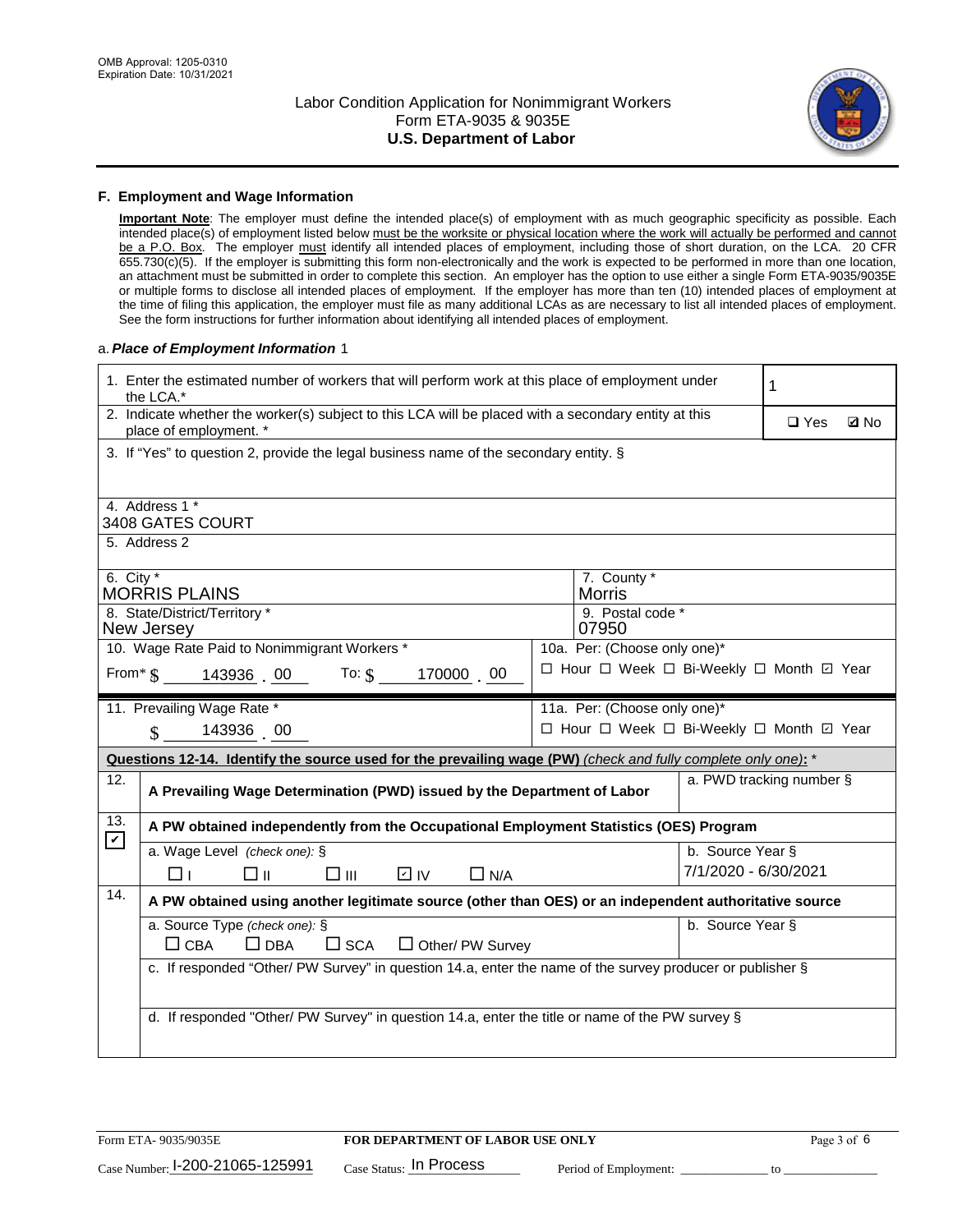

## **G. Employer Labor Condition Statements**

! *Important Note:* In order for your application to be processed, you MUST read Section G of the Form ETA-9035CP - General Instructions for the 9035 & 9035E under the heading "Employer Labor Condition Statements" and agree to all four (4) labor condition statements summarized below:

- (1) **Wages:** The employer shall pay nonimmigrant workers at least the prevailing wage or the employer's actual wage, whichever is higher, and pay for non-productive time. The employer shall offer nonimmigrant workers benefits and eligibility for benefits provided as compensation for services on the same basis as the employer offers to U.S. workers. The employer shall not make deductions to recoup a business expense(s) of the employer including attorney fees and other costs connected to the performance of H-1B, H-1B1, or E-3 program functions which are required to be performed by the employer. This includes expenses related to the preparation and filing of this LCA and related visa petition information. 20 CFR 655.731;
- (2) **Working Conditions:** The employer shall provide working conditions for nonimmigrants which will not adversely affect the working conditions of workers similarly employed. The employer's obligation regarding working conditions shall extend for the duration of the validity period of the certified LCA or the period during which the worker(s) working pursuant to this LCA is employed by the employer, whichever is longer. 20 CFR 655.732;
- (3) **Strike, Lockout, or Work Stoppage:** At the time of filing this LCA, the employer is not involved in a strike, lockout, or work stoppage in the course of a labor dispute in the occupational classification in the area(s) of intended employment. The employer will notify the Department of Labor within 3 days of the occurrence of a strike or lockout in the occupation, and in that event the LCA will not be used to support a petition filing with the U.S. Citizenship and Immigration Services (USCIS) until the DOL Employment and Training Administration (ETA) determines that the strike or lockout has ended. 20 CFR 655.733; and
- (4) **Notice:** Notice of the LCA filing was provided no more than 30 days before the filing of this LCA or will be provided on the day this LCA is filed to the bargaining representative in the occupation and area of intended employment, or if there is no bargaining representative, to workers in the occupation at the place(s) of employment either by electronic or physical posting. This notice was or will be posted for a total period of 10 days, except that if employees are provided individual direct notice by e-mail, notification need only be given once. A copy of the notice documentation will be maintained in the employer's public access file. A copy of this LCA will be provided to each nonimmigrant worker employed pursuant to the LCA. The employer shall, no later than the date the worker(s) report to work at the place(s) of employment, provide a signed copy of the certified LCA to the worker(s) working pursuant to this LCA. 20 CFR 655.734.

1. **I have read and agree to** Labor Condition Statements 1, 2, 3, and 4 above and as fully explained in Section G of the Form ETA-9035CP – General Instructions for the 9035 & 9035E and the Department's regulations at 20 CFR 655 Subpart H. \*

**Ø**Yes ロNo

## **H. Additional Employer Labor Condition Statements –H-1B Employers ONLY**

!**Important Note***:* In order for your H-1B application to be processed, you MUST read Section H – Subsection 1 of the Form ETA 9035CP – General Instructions for the 9035 & 9035E under the heading "Additional Employer Labor Condition Statements" and answer the questions below.

#### *a. Subsection 1*

| 1. At the time of filing this LCA, is the employer H-1B dependent? §                                                                                                                                                                           | ⊡ Yes                                                                                | $\square$ No |              |  |  |  |
|------------------------------------------------------------------------------------------------------------------------------------------------------------------------------------------------------------------------------------------------|--------------------------------------------------------------------------------------|--------------|--------------|--|--|--|
| 2. At the time of filing this LCA, is the employer a willful violator? $\S$                                                                                                                                                                    | $\Box$ Yes                                                                           | ⊡ No         |              |  |  |  |
| 3. If "Yes" is marked in questions H.1 and/or H.2, you must answer "Yes" or "No" regarding<br>whether the employer will use this application ONLY to support H-1B petitions or extensions of<br>status for exempt H-1B nonimmigrant workers? § | <b>☑</b> Yes                                                                         | $\Box$ No    |              |  |  |  |
| 4. If "Yes" is marked in question H.3, identify the statutory basis for the<br>exemption of the H-1B nonimmigrant workers associated with this<br>LCA. §                                                                                       | ■ \$60,000 or higher annual wage<br>□ Master's Degree or higher in related specialty |              |              |  |  |  |
| H-1B Dependent or Willful Violator Employers -Master's Degree or Higher Exemptions ONLY                                                                                                                                                        |                                                                                      |              |              |  |  |  |
| 5. Indicate whether a completed Appendix A is attached to this LCA covering any H-1B<br>nonimmigrant worker for whom the statutory exemption will be based <b>ONLY</b> on attainment of a<br>Master's Degree or higher in related specialty. § | $\Box$ Yes                                                                           | ⊡ No         | <b>Q</b> N/A |  |  |  |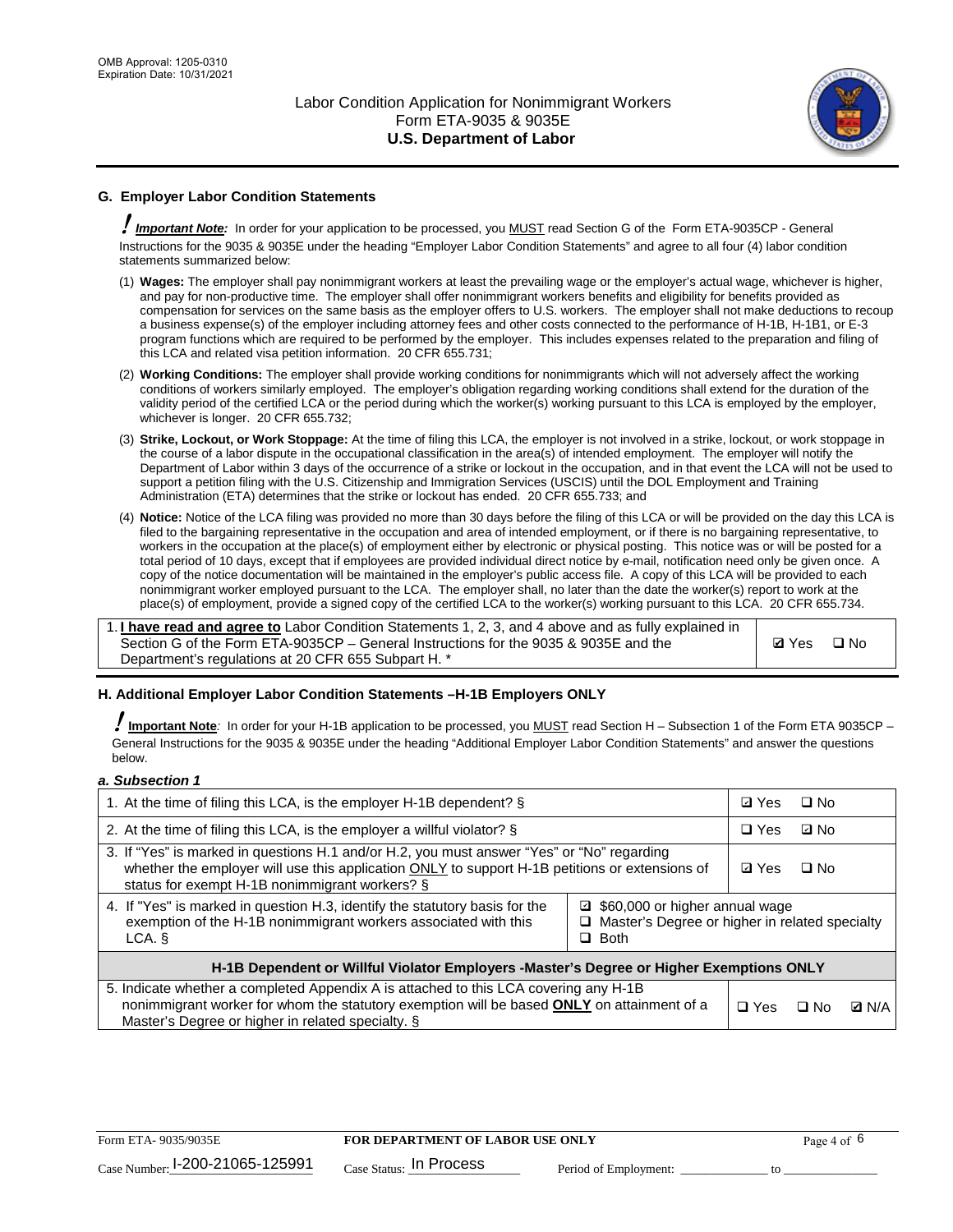

**If you marked "Yes" to questions H.a.1 (H-1B dependent) and/or H.a.2 (H-1B willful violator) and "No" to question H.a.3 (exempt H-1B nonimmigrant workers), you MUST read Section H – Subsection 2 of the Form ETA 9035CP – General Instructions for the 9035 & 9035E under the heading "Additional Employer Labor Condition Statements" and indicate your agreement to all three (3) additional statements summarized below.**

#### *b. Subsection 2*

- A. **Displacement:** An H-1B dependent or willful violator employer is prohibited from displacing a U.S. worker in its own workforce within the period beginning 90 days before and ending 90 days after the date of filing of the visa petition. 20 CFR 655.738(c);
- B. **Secondary Displacement:** An H-1B dependent or willful violator employer is prohibited from placing an H-1B nonimmigrant worker(s) with another/secondary employer where there are indicia of an employment relationship between the nonimmigrant worker(s) and that other/secondary employer (thus possibly affecting the jobs of U.S. workers employed by that other employer), unless and until the employer subject to this LCA makes the inquiries and/or receives the information set forth in 20 CFR 655.738(d)(5) concerning that other/secondary employer's displacement of similarly employed U.S. workers in its workforce within the period beginning 90 days before and ending 90 days after the date of such placement. 20 CFR 655.738(d). Even if the required inquiry of the secondary employer is made, the H-1B dependent or willful violator employer will be subject to a finding of a violation of the secondary displacement prohibition if the secondary employer, in fact, displaces any U.S. worker(s) during the applicable time period; and
- C. **Recruitment and Hiring:** Prior to filing this LCA or any petition or request for extension of status for nonimmigrant worker(s) supported by this LCA, the H-1B dependent or willful violator employer must take good faith steps to recruit U.S. workers for the job(s) using procedures that meet industry-wide standards and offer compensation that is at least as great as the required wage to be paid to the nonimmigrant worker(s) pursuant to 20 CFR 655.731(a). The employer must offer the job(s) to any U.S. worker who applies and is equally or better qualified for the job than the nonimmigrant worker. 20 CFR 655.739.

| 6. I have read and agree to Additional Employer Labor Condition Statements A, B, and C above and |       |           |
|--------------------------------------------------------------------------------------------------|-------|-----------|
| as fully explained in Section H – Subsections 1 and 2 of the Form ETA 9035CP – General           | □ Yes | $\Box$ No |
| Instructions for the 9035 & 9035E and the Department's regulations at 20 CFR 655 Subpart H. §    |       |           |

## **I. Public Disclosure Information**

! **Important Note***:* You must select one or both of the options listed in this Section.

| 1. Public disclosure information in the United States will be kept at: * |
|--------------------------------------------------------------------------|
|--------------------------------------------------------------------------|

**sqrt** Employer's principal place of business □ Place of employment

## **J. Notice of Obligations**

A. Upon receipt of the certified LCA, the employer must take the following actions:

- o Print and sign a hard copy of the LCA if filing electronically (20 CFR 655.730(c)(3));<br>
Maintain the original signed and certified LCA in the employer's files (20 CFR 655.7
- Maintain the original signed and certified LCA in the employer's files (20 CFR 655.705(c)(2); 20 CFR 655.730(c)(3); and 20 CFR 655.760); and
- o Make a copy of the LCA, as well as necessary supporting documentation required by the Department of Labor regulations, available for public examination in a public access file at the employer's principal place of business in the U.S. or at the place of employment within one working day after the date on which the LCA is filed with the Department of Labor (20 CFR 655.705(c)(2) and 20 CFR 655.760).
- B. The employer must develop sufficient documentation to meet its burden of proof with respect to the validity of the statements made in its LCA and the accuracy of information provided, in the event that such statement or information is challenged (20 CFR 655.705(c)(5) and 20 CFR 655.700(d)(4)(iv)).
- C. The employer must make this LCA, supporting documentation, and other records available to officials of the Department of Labor upon request during any investigation under the Immigration and Nationality Act (20 CFR 655.760 and 20 CFR Subpart I).

*I declare under penalty of perjury that I have read and reviewed this application and that to the best of my knowledge, the*  information contained therein is true and accurate. I understand that to knowingly furnish materially false information in the *preparation of this form and any supplement thereto or to aid, abet, or counsel another to do so is a federal offense punishable by fines, imprisonment, or both (18 U.S.C. 2, 1001,1546,1621).*

| 1. Last (family) name of hiring or designated official *<br><b>CHHABRA</b> |                         | <b>MANINDER</b>                         |                       | 2. First (given) name of hiring or designated official * | S  | 3. Middle initial § |
|----------------------------------------------------------------------------|-------------------------|-----------------------------------------|-----------------------|----------------------------------------------------------|----|---------------------|
| 4. Hiring or designated official title *<br>CHIEF EXECUTIVE OFFICER        |                         |                                         |                       |                                                          |    |                     |
| 5. Signature *                                                             |                         |                                         |                       | 6. Date signed *                                         |    |                     |
|                                                                            |                         |                                         |                       |                                                          |    |                     |
| Form ETA-9035/9035E                                                        |                         | <b>FOR DEPARTMENT OF LABOR USE ONLY</b> |                       |                                                          |    | Page 5 of 6         |
| $_{\text{Case Number:}}$ 1-200-21065-125991                                | Case Status: In Process |                                         | Period of Employment: |                                                          | tΩ |                     |